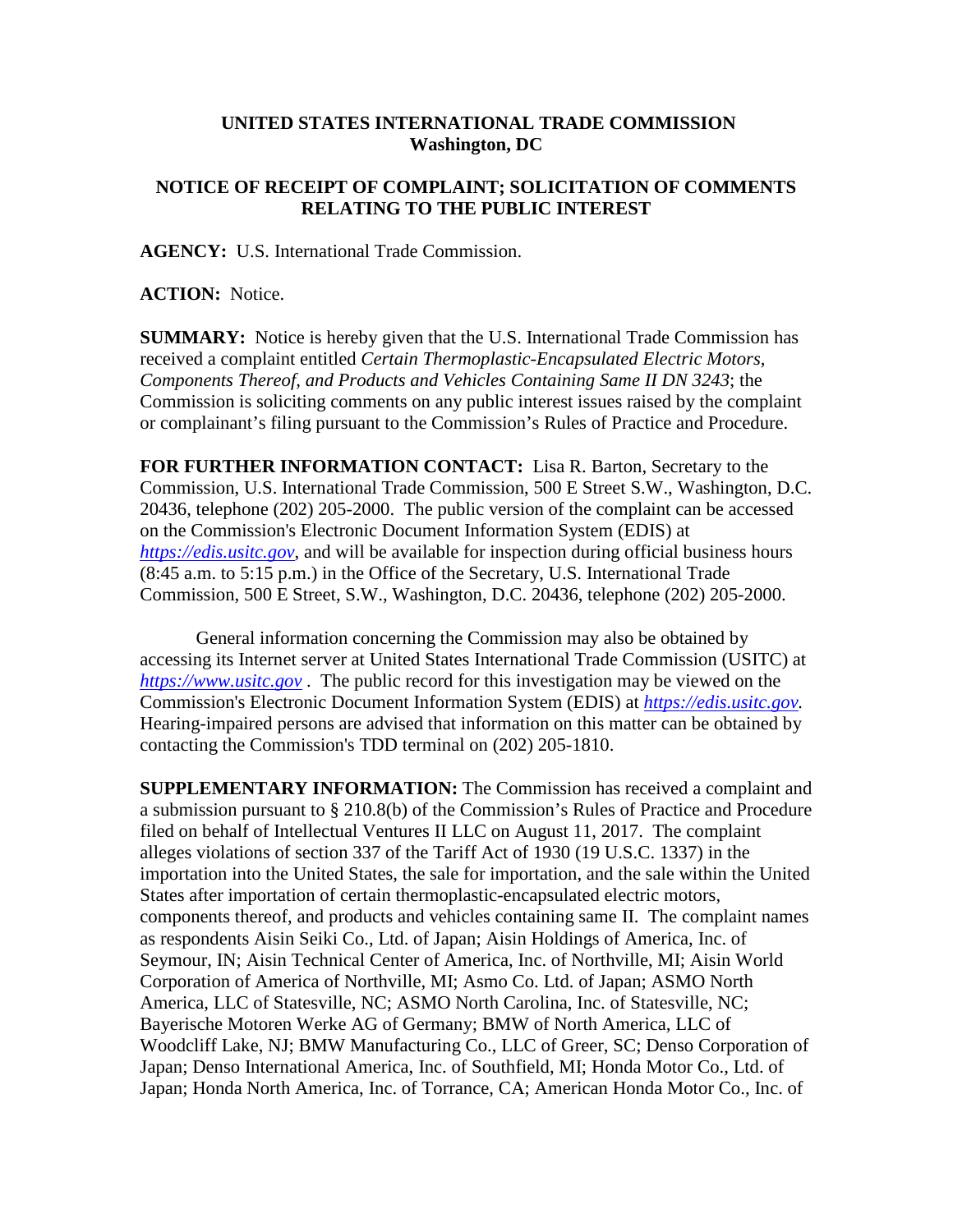Torrance, CA; Honda of America Mfg., Inc. of Marysville, OH; Honda Manufacturing of Alabama, LLC of Lincoln, AL; Honda R & D Americas, Inc. of Torrance, CA; Mistuba Corporation of Japan; American Mitsuba Corporation of Mount Pleasant, MI; Nidec Corporation of Japan; Nidec Automotive Motor Americas, LLC of Auburn Hills, MI; Toyota Motor Corporation of Japan; Toyota Motor North America, Inc., of New York, NY; Toyota Motor Sales, U.S.A., Inc. of Torrance CA; Toyota Motor Engineering & Manufacturing North America, Inc. of Erlanger, KY; Toyota Motor Manufacturing, Indiana, Inc. of Princeton, IN; and Toyota Motor Manufacturing, Kentucky, Inc. of Georgetown, KY. The complainant requests that the Commission issue a limited exclusion order, cease and desist orders, and impose a bond upon respondents' alleged infringing articles during the 60-day Presidential review period pursuant to 19 U.S.C.  $1337(j)$ .

Proposed respondents, other interested parties, and members of the public are invited to file comments, not to exceed five (5) pages in length, inclusive of attachments, on any public interest issues raised by the complaint or § 210.8(b) filing. Comments should address whether issuance of the relief specifically requested by the complainant in this investigation would affect the public health and welfare in the United States, competitive conditions in the United States economy, the production of like or directly competitive articles in the United States, or United States consumers.

In particular, the Commission is interested in comments that:

- (i) explain how the articles potentially subject to the requested remedial orders are used in the United States;
- (ii) identify any public health, safety, or welfare concerns in the United States relating to the requested remedial orders;
- (iii) identify like or directly competitive articles that complainant, its licensees, or third parties make in the United States which could replace the subject articles if they were to be excluded;
- (iv) indicate whether complainant, complainant's licensees, and/or third party suppliers have the capacity to replace the volume of articles potentially subject to the requested exclusion order and/or a cease and desist order within a commercially reasonable time; and
- (v) explain how the requested remedial orders would impact United States consumers.

Written submissions must be filed no later than by close of business, eight calendar days after the date of publication of this notice in the *Federal Register*. There will be further opportunities for comment on the public interest after the issuance of any final initial determination in this investigation.